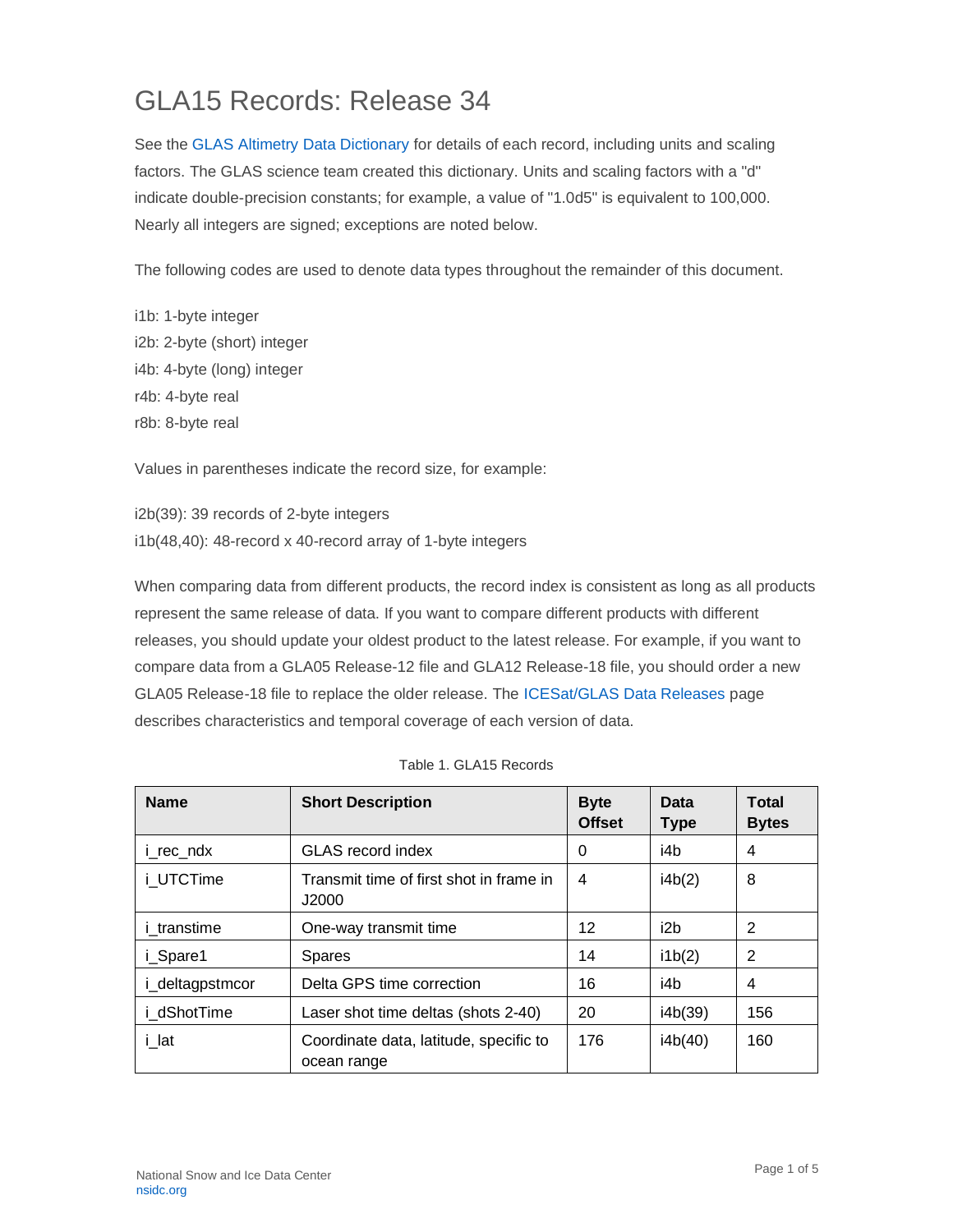| <b>Name</b>          | <b>Short Description</b>                               | <b>Byte</b><br><b>Offset</b> | <b>Data</b><br><b>Type</b> | <b>Total</b><br><b>Bytes</b> |
|----------------------|--------------------------------------------------------|------------------------------|----------------------------|------------------------------|
| i_lon                | Coordinate data, longitude, specific<br>to ocean range | 336                          | i4b(40)                    | 160                          |
| i elev               | Ocean surface elevation                                | 496                          | i4b(40)                    | 160                          |
| i_campaign           | Campaign                                               | 656                          | i1b(2)                     | $\overline{2}$               |
| i_spare40            | i_spare40                                              | 658                          | i2b                        | $\overline{2}$               |
| i_cycTrk             | Cycle and Track                                        | 660                          | i4b                        | 4                            |
| i localSolarTime     | Local apparent solar time                              | 664                          | i4b                        | 4                            |
| i_spare41            | Spare 41                                               | 668                          | i4b(7)                     | 28                           |
| i_deltaEllip         | Delta Ellipsoid                                        | 696                          | i2b(40)                    | 80                           |
| i beamCoelv          | Co-elevation                                           | 776                          | i4b(40)                    | 160                          |
| i beamAzimuth        | Azimuth                                                | 936                          | i4b(40)                    | 160                          |
| i d2refTrk           | Distance to the reference ground<br>track              | 1096                         | i4b(40)                    | 160                          |
| i_SigBegOff          | Signal Begin Range Increment                           | 1256                         | i4b(40)                    | 160                          |
| i_spare45            | Spare 45                                               | 1416                         | i1b(40)                    | 40                           |
| i_spare46            | Spare 46                                               | 1456                         | i2b(9,40)                  | 720                          |
| i ElevBiasCorr       | <b>Elevation Bias Correction</b>                       | 2176                         | i2b(40)                    | 80                           |
| i_GmC                | GmC                                                    | 2256                         | i2b(40)                    | 80                           |
| i_spare42            | Spare 42                                               | 2336                         | i2b(3,40)                  | 240                          |
| i_sigmaatt           | Attitude quality indicator                             | 2576                         | i2b(40)                    | 80                           |
| i Azimuth            | Local azimuth                                          | 2656                         | i4b                        | $\overline{\mathbf{4}}$      |
| i_SolAng             | Solar incidence angle                                  | 2660                         | i4b                        | 4                            |
| i_tpintensity_avg    | Transmit pulse intensity - frame<br>average            | 2664                         | i4b                        | 4                            |
| i_tpazimuth_avg      | Transmit pulse azimuth - frame<br>average              | 2668                         | i <sub>2</sub> b           | 2                            |
| i_tpeccentricity_avg | Transmit pulse eccentricity - frame<br>average         | 2670                         | i <sub>2</sub> b           | $\overline{2}$               |
| i_tpmajoraxis_avg    | Transmit pulse major axis - frame<br>average           | 2672                         | i <sub>2</sub> b           | $\overline{c}$               |
| i_poleTide           | Pole Tide                                              | 2674                         | i1b(2)                     | $\overline{2}$               |
| i_gdHt               | Geoid                                                  | 2676                         | i2b(2)                     | 4                            |
| i_erElv              | Solid earth tide elevation (at first and<br>last shot) | 2680                         | i2b(2)                     | 4                            |
| i_spElv              | Tide elevations, specific                              | 2684                         | i2b(4)                     | 8                            |
| i_ldElv              | Load tide elevation                                    | 2692                         | i2b(4)                     | 8                            |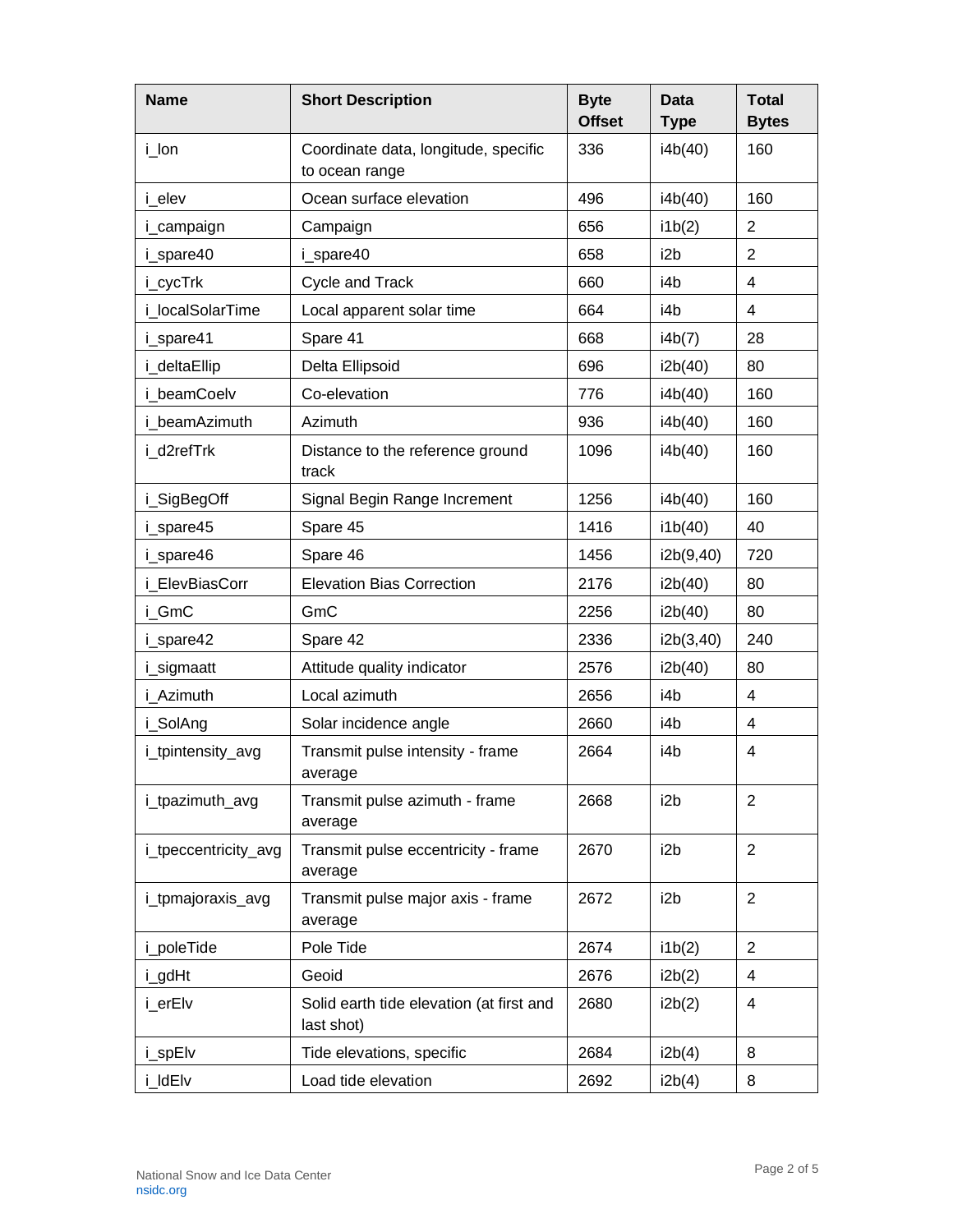| <b>Name</b>   | <b>Short Description</b>                           | <b>Byte</b><br><b>Offset</b> | Data<br><b>Type</b> | <b>Total</b><br><b>Bytes</b> |
|---------------|----------------------------------------------------|------------------------------|---------------------|------------------------------|
| i_bathyElv    | <b>Bathymetry Elevation</b>                        | 2700                         | i4b                 | 4                            |
| i_wTrop       | Range correction - wet troposphere                 | 2704                         | i2b(2)              | 4                            |
| i_dTrop       | Range correction - dry troposphere                 | 2708                         | i2b(40)             | 80                           |
| i_surfType    | Region type                                        | 2788                         | i1b                 | $\mathbf{1}$                 |
| i Spare3      | <b>Spares</b>                                      | 2789                         | i1b(3)              | 3                            |
| i_MSS_elv     | Mean Sea Surface Elevation                         | 2792                         | i4b(40)             | 160                          |
| i_refRng      | Reference range                                    | 2952                         | i4b(40)             | 160                          |
| i_TrshRngOff  | Threshold retracker range offset                   | 3112                         | i4b(40)             | 160                          |
| i_ocRngOff    | Ocean range offset                                 | 3272                         | i4b(40)             | 160                          |
| i_SigEndOff   | Signal end range offset                            | 3432                         | i4b(40)             | 160                          |
| i_cntRngOff   | Centroid range offset                              | 3592                         | i4b(40)             | 160                          |
| i reflctUC    | reflctUC                                           | 3752                         | i4b(40)             | 160                          |
| i_reflCor_atm | Reflectance correction, atmosphere                 | 3912                         | i4b                 | 4                            |
| i_maxSmAmp    | Peak amplitude of smoothed<br>received echo        | 3916                         | i2b(40)             | 80                           |
| i_ocElv       | Ocean tide elevation (at first and last<br>shot)   | 3996                         | i2b(40)             | 80                           |
| i numPk       | Number of peaks found in the return                | 4076                         | i1b(40)             | 40                           |
| i skew2       | <b>Skewness</b>                                    | 4116                         | i2b(40)             | 80                           |
| i OcRufRMS    | RMS of elevations used for 1-sec<br>mean elevation | 4196                         | i4b                 | 4                            |
| i OcMeanElev  | Mean elevation over 1 sec                          | 4200                         | i4b                 | $\overline{\mathbf{4}}$      |
| i lowElev     | Lowest elevation                                   | 4204                         | i4b(40)             | 160                          |
| i_highElev    | <b>Highest elevation</b>                           | 4364                         | i4b(40)             | 160                          |
| i_OceanVar    | Standard deviation of the ocean<br>Gaussian fit    | 4524                         | i2b(40)             | 80                           |
| i_ElvuseFlg   | Elevation use flag                                 | 4604                         | i1b(5)              | 5                            |
| i_atm_avail   | Atmosphere availaility flag                        | 4609                         | i1b                 | 1                            |
| i_spare16     | Spare 16                                           | 4842                         | i1b(4)              | 4                            |
| i_cld1_mswf   | Cloud multiple scattering warning<br>flag          | 4614                         | i1b                 | $\mathbf{1}$                 |
| i_MRC_af      | Medium resolution cloud availability<br>flag       | 4615                         | i1b                 | 1                            |
| i_spare9      | spares                                             | 4616                         | i1b(40)             | 40                           |
| i_ElvFlg      | Elevation definition flag                          | 4656                         | i1b(40)             | 40                           |
| i_rng_UQF     | Range offset quality/use flag.                     | 4696                         | i2b(40)             | 80                           |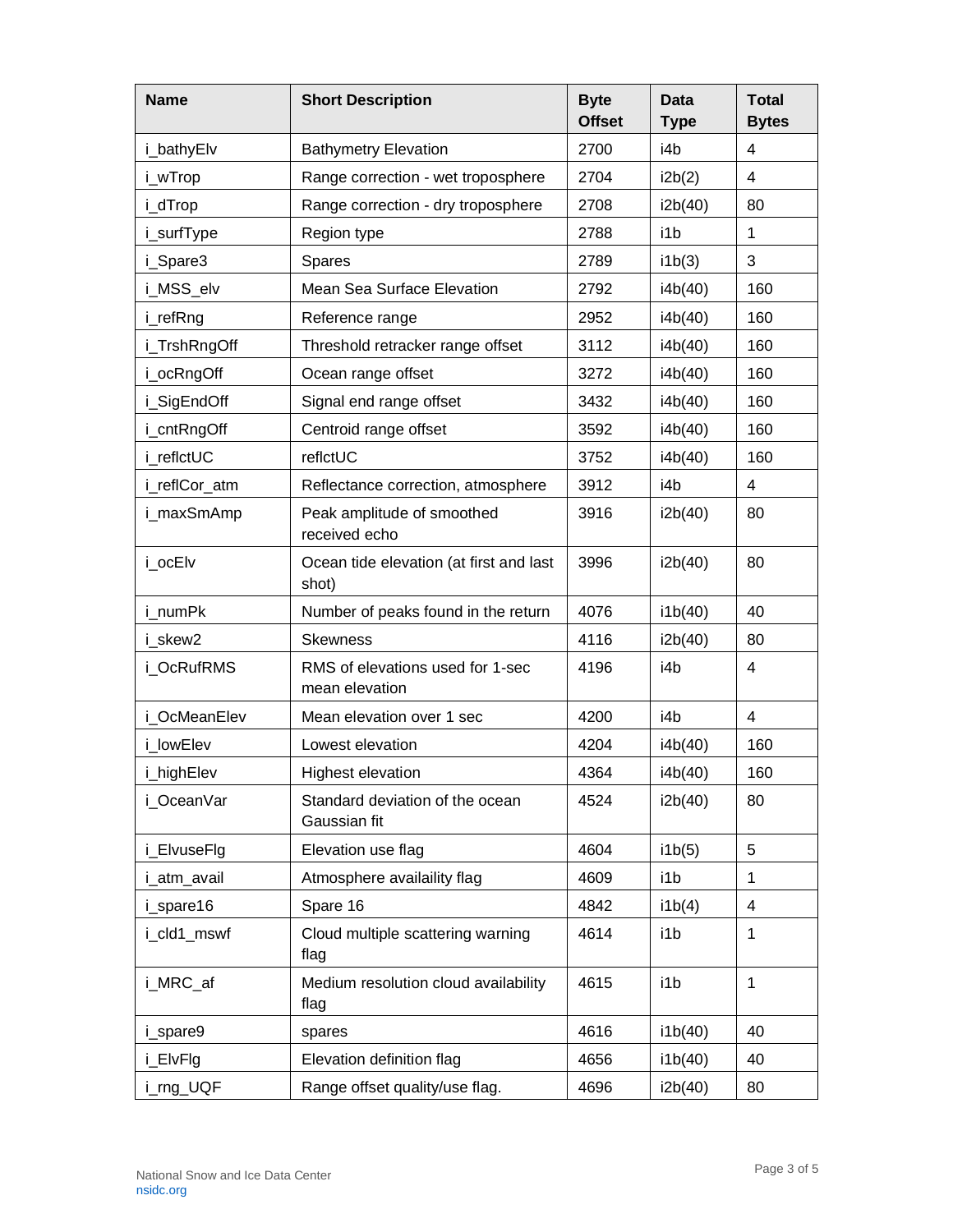| <b>Name</b>     | <b>Short Description</b>                       | <b>Byte</b><br><b>Offset</b> | <b>Data</b><br><b>Type</b> | <b>Total</b><br><b>Bytes</b> |
|-----------------|------------------------------------------------|------------------------------|----------------------------|------------------------------|
| i_spare49       | Spare 49                                       | 4776                         | i1b(10)                    | 10                           |
| i_timecorflg    | Time correction flag                           | 4786                         | i2b                        | $\overline{2}$               |
| i_APID_AvFlg    | APID data availability flag                    | 4788                         | i1b(8)                     | 8                            |
| i_AttFlg2       | Attitude flag 2                                | 4796                         | i1b(20)                    | 20                           |
| i_spare5        | <b>Spares</b>                                  | 4816                         | i1b                        | 1                            |
| i FrameQF       | Altimeter frame quality flag                   | 4817                         | i1b                        | 1                            |
| i_OrbFlg        | POD flag (orbit flag)                          | 4818                         | i1b(2)                     | $\overline{2}$               |
| i_rngCorrFlg    | Range correction flag                          | 4820                         | i1b(2)                     | $\overline{2}$               |
| i_CorrStatFlg   | Correction status flag                         | 4822                         | i1b(2)                     | $\overline{2}$               |
| i_spare15       | Spare 15                                       | 4824                         | i1b(8)                     | 8                            |
| i_AttFlg1       | Attitude flag 1                                | 4832                         | i2b                        | $\overline{2}$               |
| i_Spare6        | <b>Spares</b>                                  | 4834                         | i1b(2)                     | $\overline{2}$               |
| i satNdx        | Saturation Index                               | 4836                         | i1b (40)                   | 40                           |
| i satElevCorr   | <b>Saturation Elevation Correction</b>         | 4876                         | i2b (40)                   | 80                           |
| i_satCorrFlg    | <b>Saturation Correction Flag</b>              | 4956                         | i1b (40)                   | 40                           |
| i_satNrgCorr    | <b>Saturation Energy Correction</b>            | 4996                         | i2b (40)                   | 80                           |
| i_kurt2         | Kurtosis of the Received Echo<br>(standard)    | 5076                         | i2b (40)                   | 80                           |
| i_gval_rcv      | Gain Value used for Received Pulse             | 5156                         | i2b (40)                   | 80                           |
| i_RecNrgAll     | Received Energy signal begin to<br>signal end  | 5236                         | i2b (40)                   | 80                           |
| i_FRir_cldtop   | Full Resolution 1064 Cloud Top                 | 5316                         | i2b (40)                   | 80                           |
| i_FRir_qaFlag   | Full Resolution 1064 Quality Flag              | 5396                         | i1b (40)                   | 40                           |
| i_atm_char_flag | Atmosphere Characterization Flag               | 5436                         | i2b                        | $\overline{c}$               |
| i_atm_char_conf | Atmosphere Characterization Flag<br>Confidence | 5438                         | i <sub>2</sub> b           | $\overline{2}$               |
| i_spare48       | Spare 48                                       | 5440                         | i1b(36)                    | 36                           |
| i_FRir_intsig   | Full Resolution 1064 Integrated<br>Signal      | 5476                         | i2b (40)                   | 80                           |
| i spare14       | <b>Spares</b>                                  | 5556                         | i1b (120)                  | 120                          |
| i_Surface_temp  | Surface Temperature                            | 5676                         | i <sub>2</sub> b           | $\overline{c}$               |
| i_Surface_pres  | <b>Surface Pressure</b>                        | 5678                         | i2b                        | $\overline{2}$               |
| i_Surface_relh  | <b>Relative Humidity</b>                       | 5680                         | i2b                        | $\overline{2}$               |
| i_Surface_wind  | <b>Surface Wind Speed</b>                      | 5682                         | i2b                        | $\overline{2}$               |
| i_Surface_wdir  | Surface Wind Direction Azimuth from<br>North   | 5684                         | i2b                        | $\overline{2}$               |